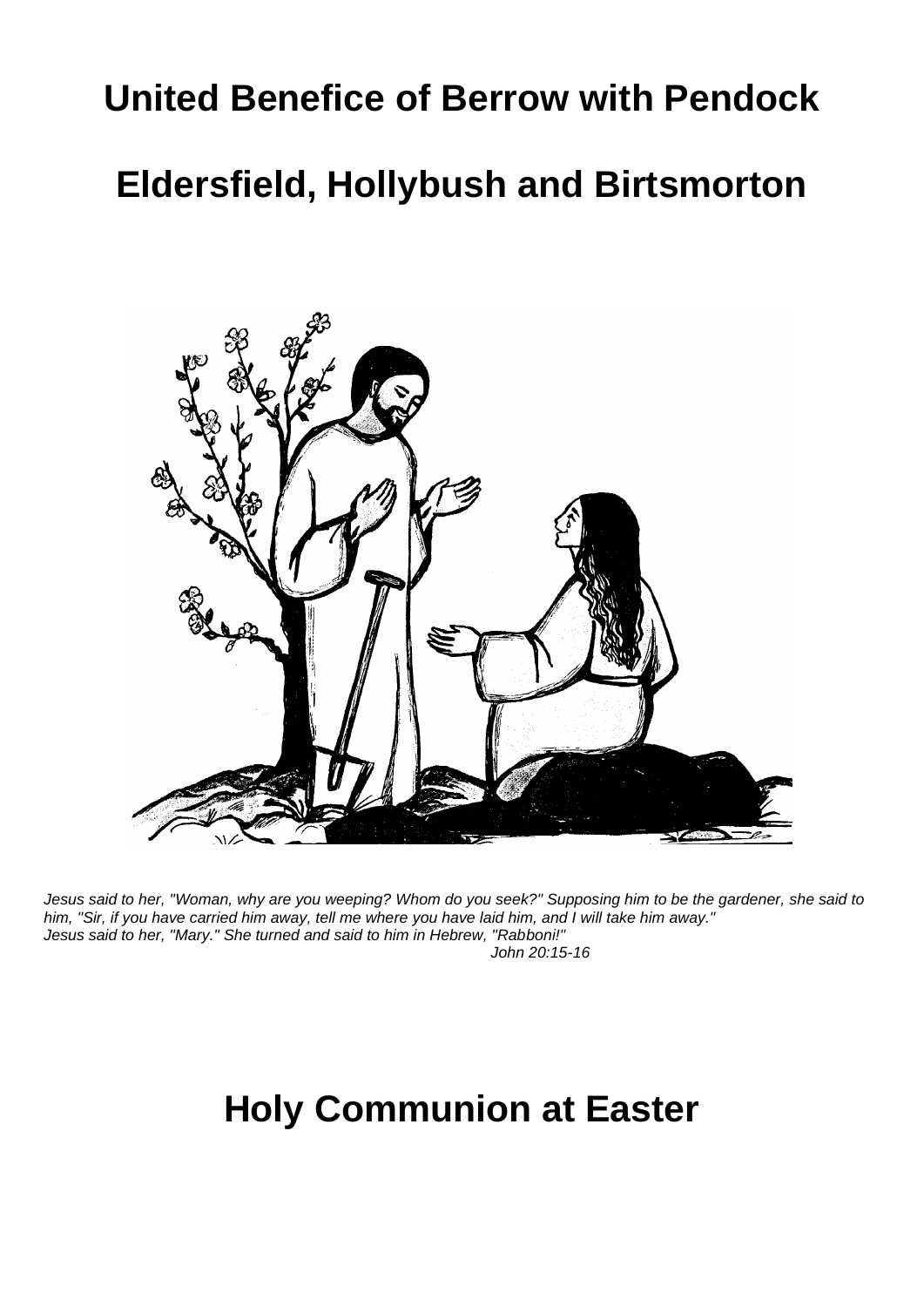#### *THE SEASON OF EASTER*

*The celebration of Jesus' Resurrection at Easter reminds us of God's glorious triumph over death and despair, disease and destruction. By raising Jesus from the dead, God gives us the possibility of new hope, new beginnings, new starts and the promise of eternal life. But every Sunday should be a Day of Resurrection.*

*Christians carry in them the story of the suffering and death of Jesus. But they also carry within them the living knowledge that Jesus Christ has risen from the dead and that he is alive and with us for evermore. This Good News, which lies at the heart of the Gospel message, is enough to make us sing and shout 'Alleluia'!*

*The dawn of the spring light, the sight of lambs in our fields, the fresh buds and new leaves on the trees, and the defeat of the death of winter in our own climate, all give Easter an added resonance. We know the Easter story of new life out of death is true because we can see it bursting out for us in the springtime garden of the countryside which is all around us.*

*The celebration of Easter is the pinnacle of the Christian faith and we pray that in our celebration together today we may capture some of that Resurrection hope and wonder, and that we will be enabled to lift up to God heartfelt praise and thanksgiving for all he has won for us. May we become people of Easter such that in or lives we may show that we are springtime signs of God's life-giving Resurrection hope and power.*

> *A Prayer for Openness to God Lord, open our eyes and we shall behold your glory. Lord, open our ears and we shall hear you call. Lord, open our hearts and we shall know your love. Lord, open our hands and we shall show your generosity. Lord, open our lives and we shall reveal your glory.*

*Risen Lord, come stand among us, awaken us to your presence, open to us the gate of glory, show us the path of life, help us to know you are with us now and always.*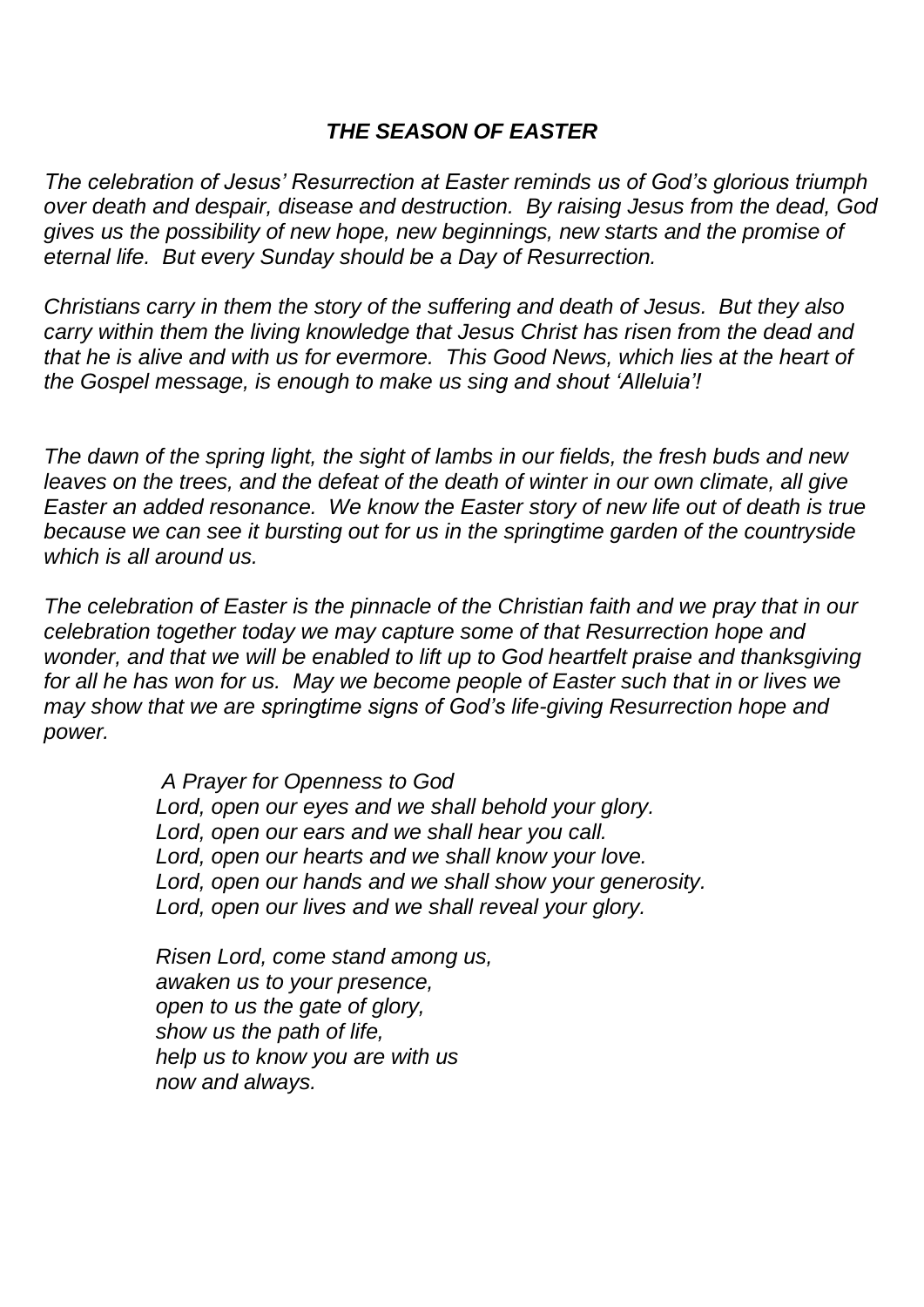#### **THE WELCOME**

#### **THE FIRST HYMN**

The Lord be with you **and also with you**.

Alleluia, Christ is risen! **He is risen indeed. Alleluia!**

**Almighty God, to whom all hearts are open, all desires known, and from whom no secrets are hidden: cleanse the thoughts of our hearts by the inspiration of your Holy Spirit, that we may perfectly love you, and worthily magnify your holy name; through Jesus Christ our Lord. Amen.**

### **THE CONFESSION AND ABSOLUTION**

Christ our Passover lamb has been sacrificed for us. Let us therefore rejoice by putting away all malice and evil and confessing our sins with a sincere and true heart.

**Almighty God, our heavenly Father, we have sinned against you and against our neighbour, in thought and word and deed, through negligence, through weakness, through our own deliberate fault. We are truly sorry, and repent of all our sins. For the sake of your Son Jesus Christ, who died for us, Forgive us all that is past; and grant that we may serve you in newness of life to the glory of your name. Amen.**

Almighty God, who forgives all who truly repent, have mercy upon you, pardon and deliver you from all your sins, confirm and strengthen you in all goodness, and keep you in life eternal; through Jesus Christ our Lord. **Amen.**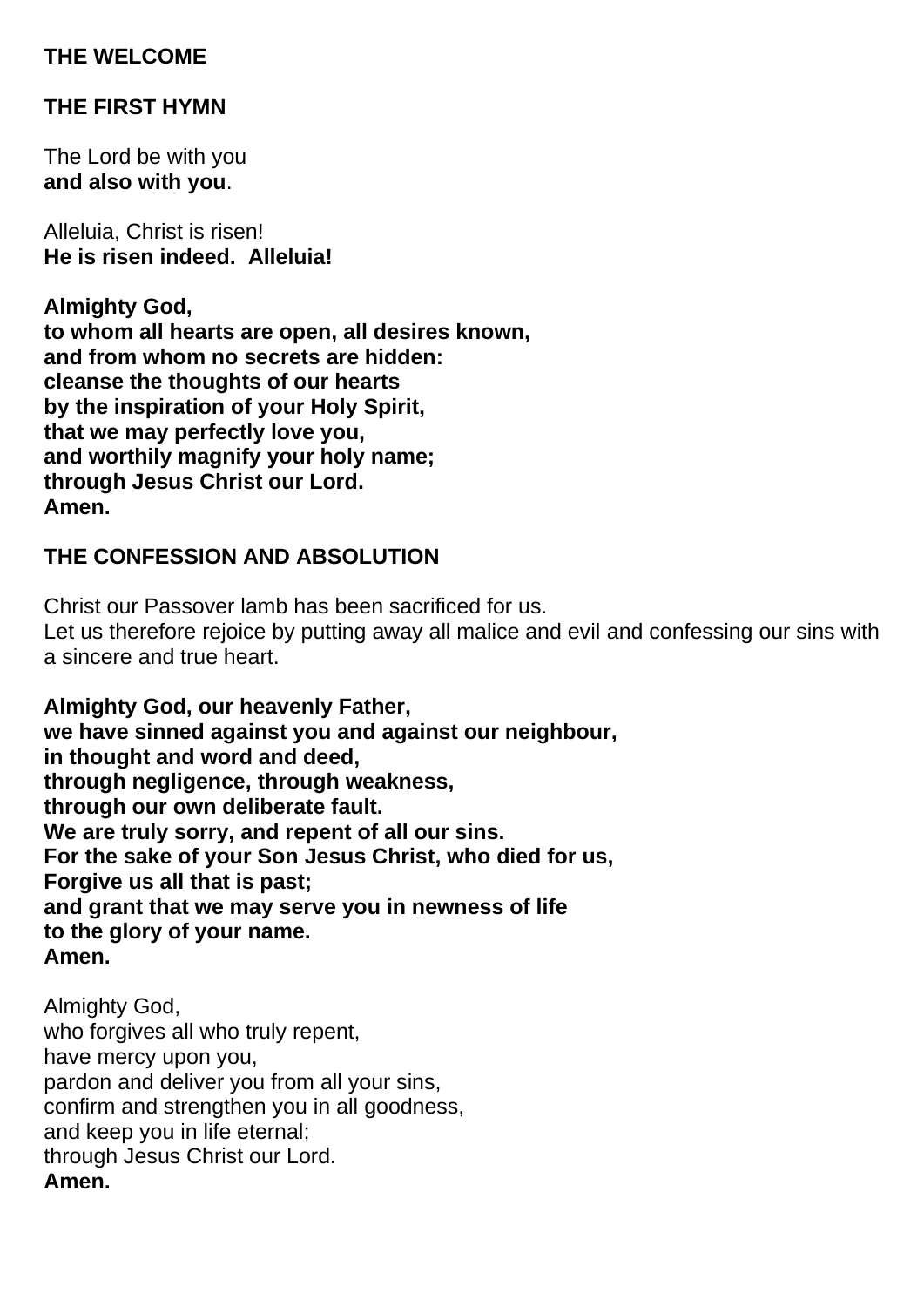### **THE GLORIA IN EXCELSIS**

**Glory to God in the highest; and peace to his people on earth, Lord God, heavenly King, almighty God and Father, we worship you, we give you thanks, we praise you for your glory. Lord Jesus Christ, only Son of the Father, Lord God, Lamb of God, you take away the sin of the world: have mercy on us; you are seated at the right hand of the Father: receive our prayer. For you alone are the Holy One, you alone are the Lord, you alone are the Most High, Jesus Christ, with the Holy Spirit, in the glory of God the Father. Amen.**

## **THE COLLECT**

Lord of all life and power, who through the mighty resurrection of your Son overcame the old order of sin and death to make all things new in him: grant that we, being dead to sin and alive to you in Jesus Christ, may reign with him in glory; to whom with you and the Holy Spirit be praise and honour, glory and might, now and in all eternity.

#### **Amen**

*We sit to hear the Bible readings*

## **THE OLD TESTAMENT AND EPISTLE READINGS**

*At the end of the Readings the Reader says:* 

This is the word of the Lord. **Thanks be to God.**

**THE GRADUAL HYMN**

**THE GOSPEL READING**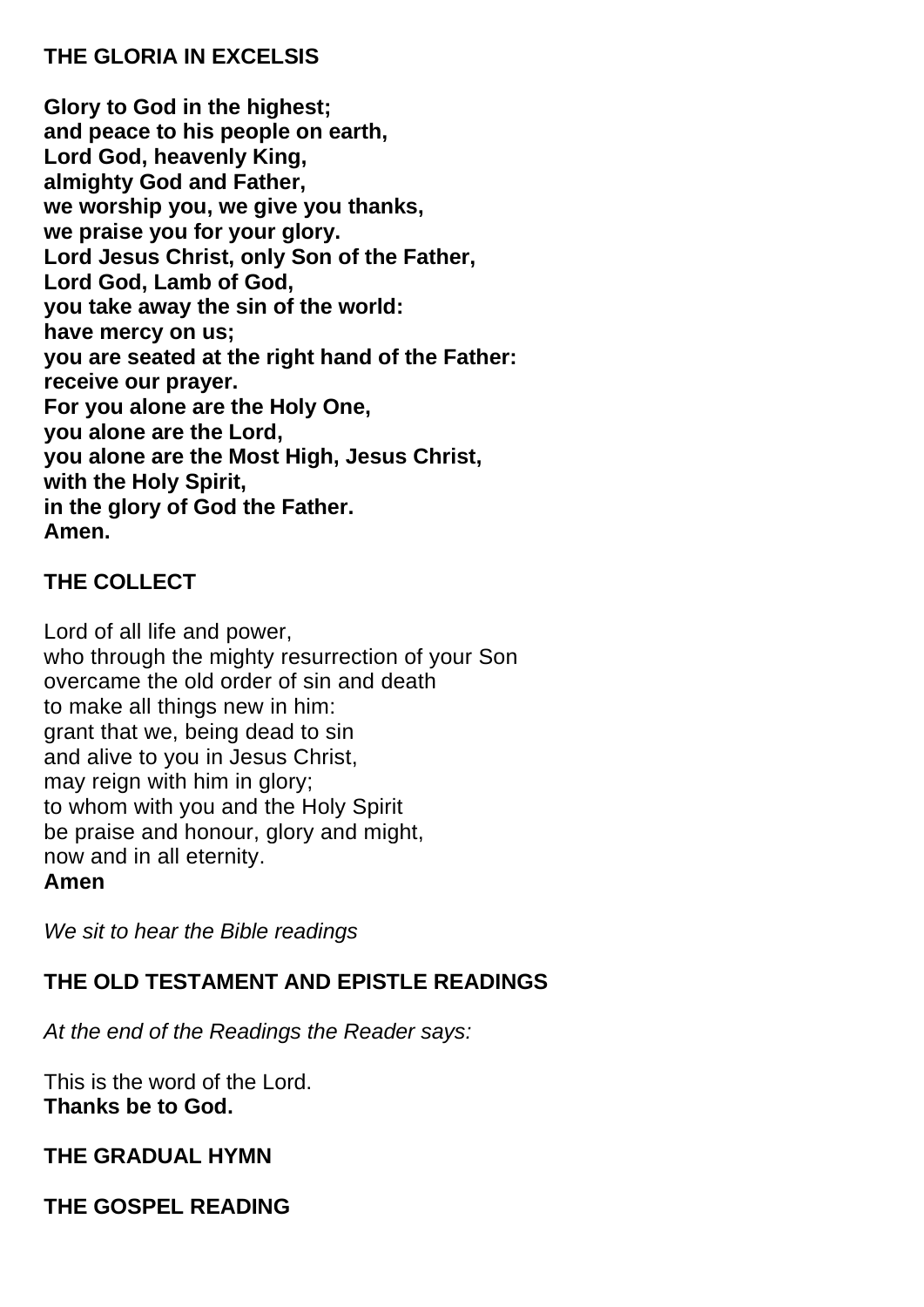I am the first and the last says the Lord, and the living one*;* I was dead, and behold I am alive for evermore*.* **Alleluia!** Hear the Gospel of our Lord Jesus Christ according to *N*. **Glory to you, O Lord.**

*At the end of the reading:* This is the Gospel of the Lord. **Praise to you, O Christ.**

**THE SERMON**

#### **THE CREED**

**We believe in one God, the Father, the Almighty, maker of heaven and earth, of all that is, seen and unseen. We believe in one Lord, Jesus Christ, the only Son of God, eternally begotten of the Father, God from God, Light from Light, true God from true God, begotten, not made, of one Being with the Father; through him all things were made. For us and for our salvation he came down from heaven, was incarnate from the Holy Spirit and the Virgin Mary and was made man. For our sake he was crucified under Pontius Pilate; he suffered death and was buried. On the third day he rose again in accordance with the Scriptures; he ascended into heaven and is seated at the right hand of the Father. He will come again in glory to judge the living and the dead, and his kingdom will have no end. We believe in the Holy Spirit, the Lord, the giver of life, who proceeds from the Father and the Son, who with the Father and the Son is worshipped and glorified, who has spoken through the prophets. We believe in one holy catholic and apostolic Church. We acknowledge one baptism for the forgiveness of sins. We look for the resurrection of the dead, and the life of the world to come. Amen.**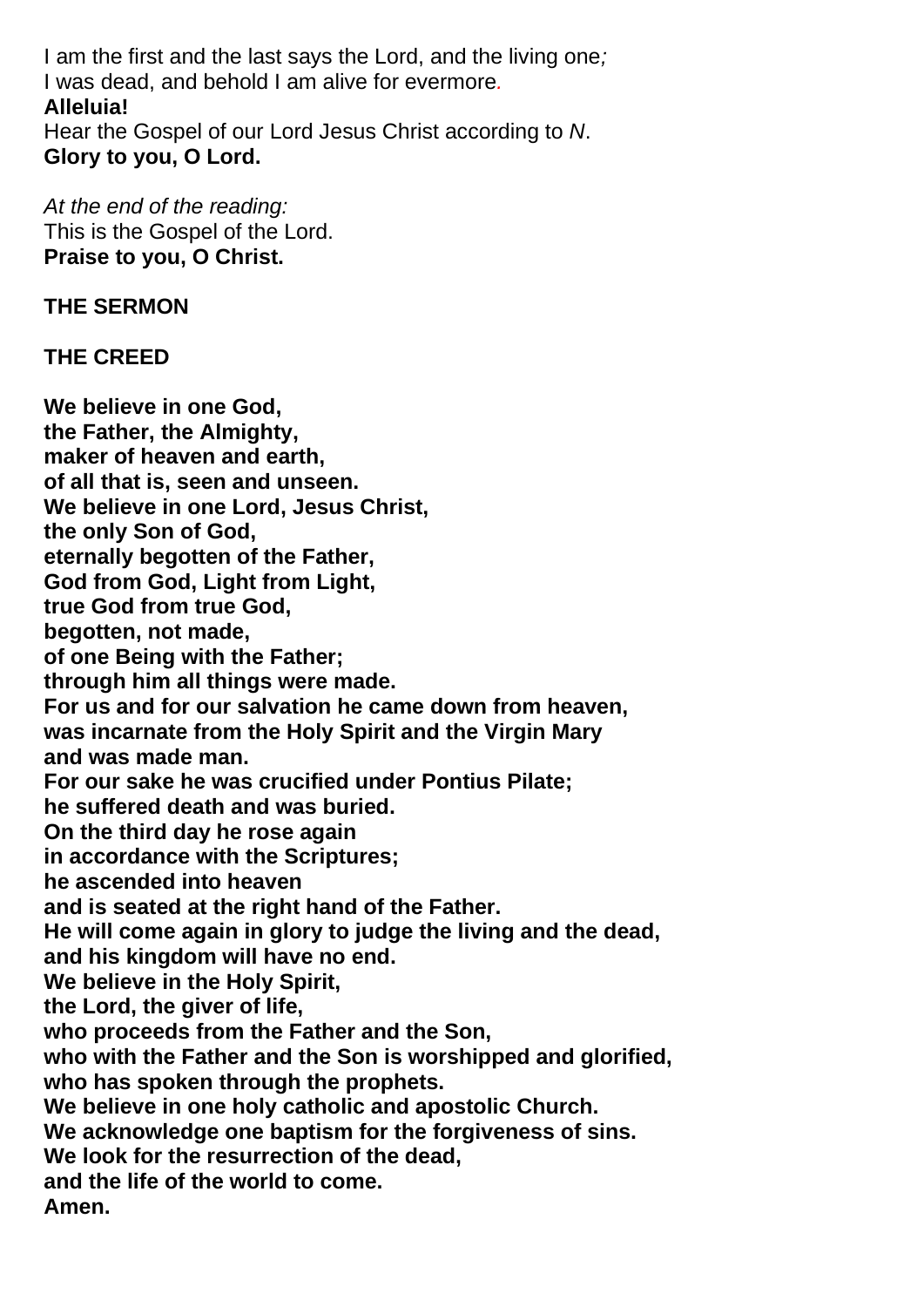## **THE PRAYERS OF INTERCESSION**

*After each petition the Intercessor says:*

Lord, in your mercy **hear our prayer.**

*At the end of the prayers:*

Merciful Father, **accept these prayers for the sake of your Son, our Saviour Jesus Christ. Amen.**

### **THE PEACE**

The risen Christ came and stood among his disciples and said, 'Peace be with you.' Then were they glad when they saw the Lord. Alleluia!

The peace of the Lord be always with you. **and also with you.**

### **THE OFFERTORY HYMN**

#### **THE OFFERTORY PRAYER**

Wise and gracious God, you spread a table before us; nourish your people with the word of life and the bread of heaven. **Amen**

## **THE EUCHARISTIC PRAYER**

The Lord be with you. **And also with you.**

Lift up your hearts. **We lift them to the Lord.** 

Let us give thanks to the Lord our God. **It is right to give thanks and praise.**

Let us pray

It is indeed, right, our duty and our joy, always and everywhere to give you thanks, almighty and eternal Father, and in these days of Easter to celebrate with joyful hearts the memory of your wonderful works.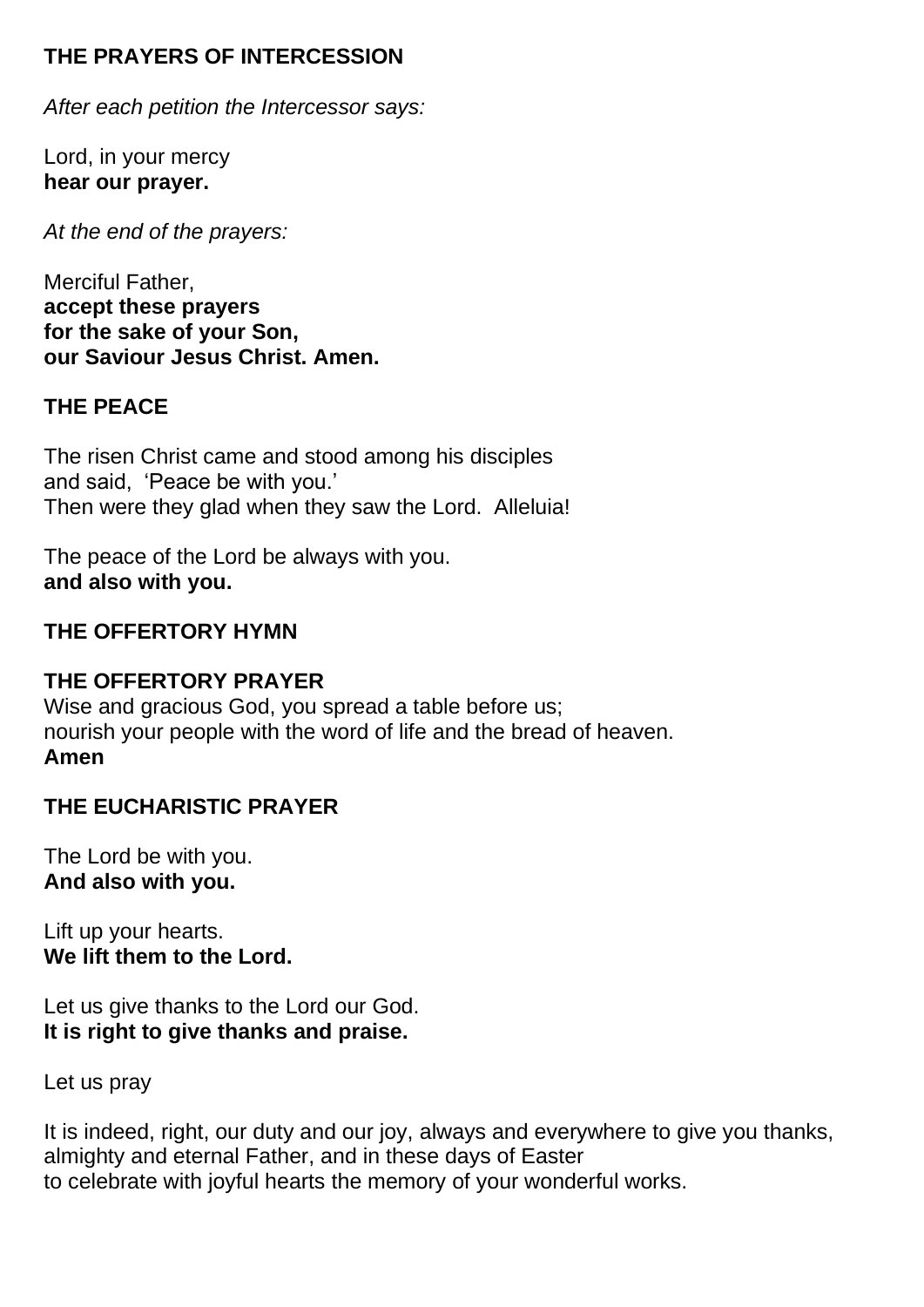For by the mystery of his passion Jesus Christ, your risen Son, has conquered the powers of death and hell and restored in men and women the image of your glory.

He has placed them once more in paradise and opened to them the gate of life eternal. And so, in the joy of this Passover, earth and heaven resound with gladness, while angels and archangels and the powers of all creation sing for ever the hymn of your glory:

**Holy, holy, holy Lord, God of power and might, heaven and earth are full of your glory. Hosanna in the highest; Blessed is he who comes in the name of the Lord. Hosanna in the highest.**

 Accept our praises, heavenly Father, through your Son our Saviour Jesus Christ, and as we follow his example and obey his command, grant that by the power of your Holy Spirit these gifts of bread and wine may be to us his body and his blood;

who, in the same night that he was betrayed, took bread and gave you thanks; he broke it and gave it to his disciples, saying: 'Take, eat; this is my body which is given for you; do this in remembrance of me'.

In the same way, after supper he took the cup and gave you thanks; he gave it to them, saying, 'Drink this, all of you; this is my blood of the new covenant, which is shed for you and for many for the forgiveness of sins Do this, as often as you drink it, in remembrance of me'.

Therefore, heavenly Father, we remember this offering of himself made once for all upon the cross, we proclaim his mighty resurrection and glorious ascension; we look for the coming of your kingdom, and with this bread and this cup we make the memorial of Christ your Son our Lord.

**Dying you destroyed our death, rising you restored our life: Lord Jesus, come in glory.**

Accept through him, our great high priest, this our sacrifice of thanks and praise; and as we eat and drink these holy gifts in the presence of your divine majesty,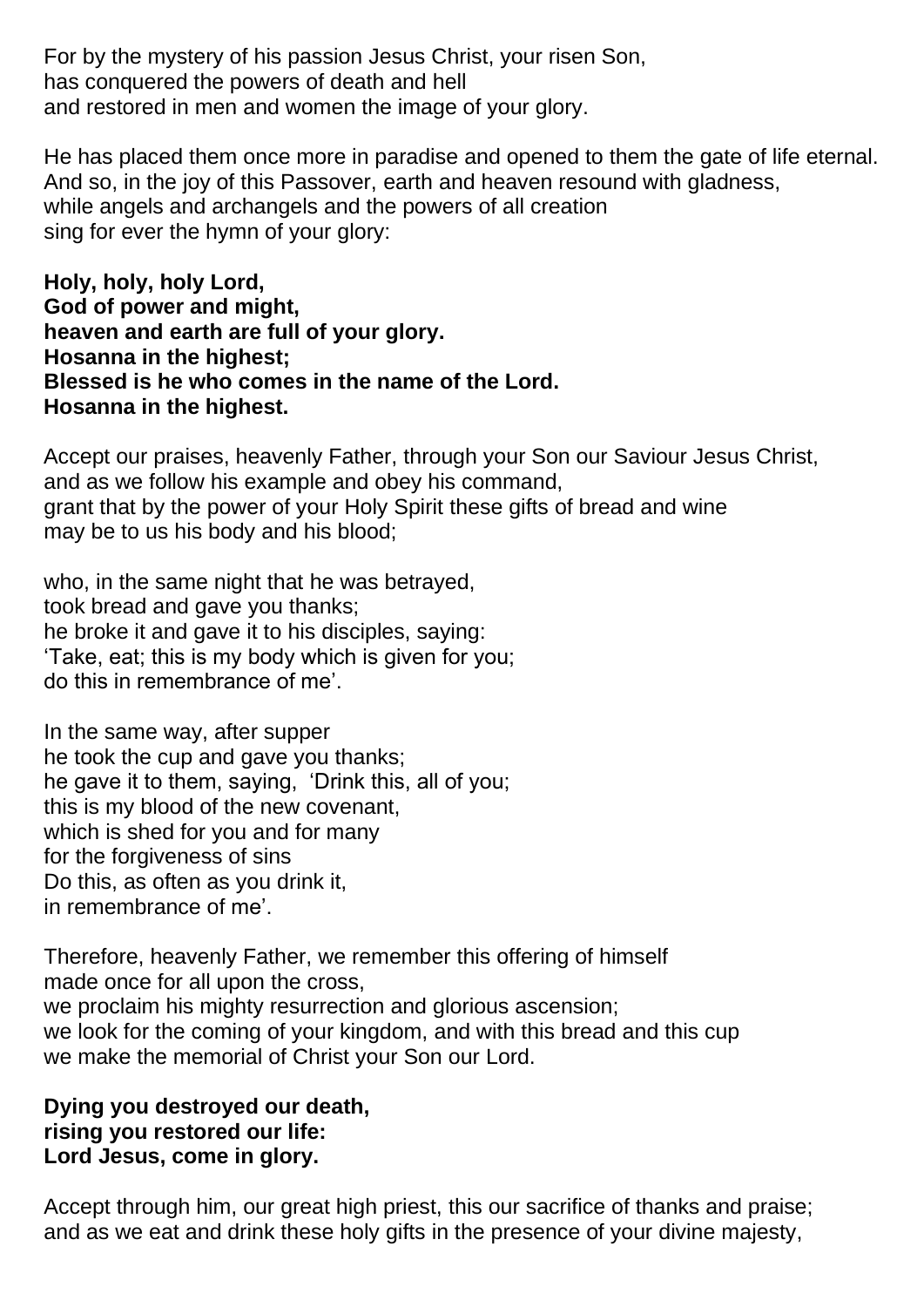renew us by your Spirit, inspire us with your love and unite us in the body of your Son, Jesus Christ our Lord. Through him, and with him, and in him, by the power of the Holy Spirit, with all who stand before you in earth and heaven, we worship you, Father almighty, in songs of everlasting praise: **Blessing and honour and glory and power be yours for ever and ever. Amen.**

#### **THE LORD'S PRAYER**

As our Saviour taught us, so we pray.

**Our Father, which art in heaven, hallowed be thy name; thy kingdom come; thy will be done ; in earth as it is in heaven. Give us this day our daily bread. And forgive us our trespasses, as we forgive those who trespass against us. And lead us not into temptation; but deliver us from evil; for thine is the kingdom, the power and the glory, for ever and ever. Amen.**

#### **THE BREAKING OF THE BREAD**

We break this bread to share in the body of Christ. **Though we are many, we are one body, because we all share in one bread.**

**Lamb of God, you take away the sin of the world, have mercy on us.**

**Lamb of God, you take away the sin of the world, have mercy on us.**

**Lamb of God, you take away the sin of the world, grant us peace.**